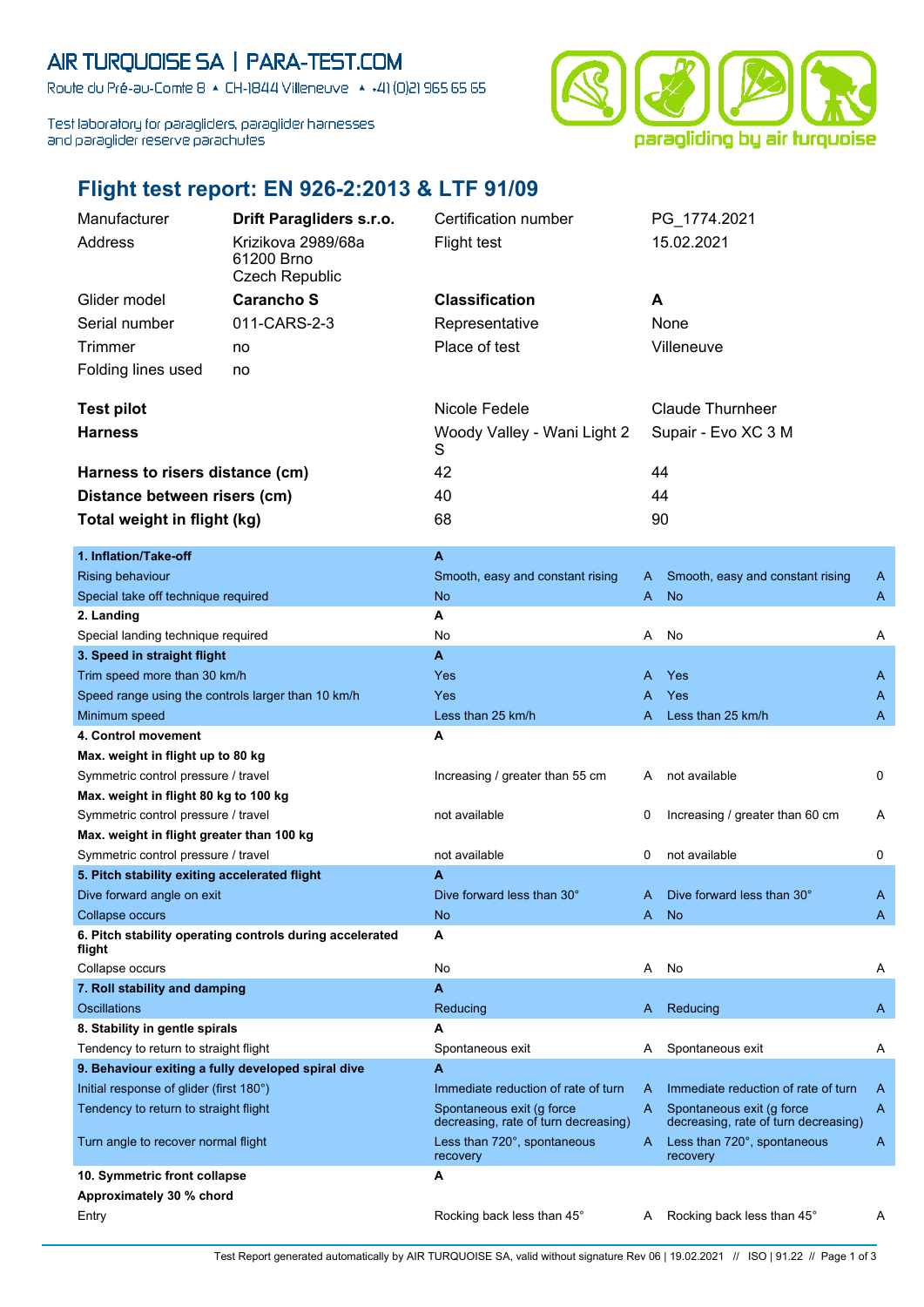| Recovery                                                                    | Spontaneous in less than 3 s                                                        | Α | Spontaneous in less than 3 s                                                        | Α |
|-----------------------------------------------------------------------------|-------------------------------------------------------------------------------------|---|-------------------------------------------------------------------------------------|---|
| Dive forward angle on exit Change of course                                 | Dive forward 0° to 30° Keeping<br>course                                            | A | Dive forward 0° to 30° Keeping<br>course                                            | A |
| Cascade occurs                                                              | No                                                                                  | A | No                                                                                  | Α |
| Folding lines used                                                          | No                                                                                  |   | No                                                                                  |   |
| At least 50% chord                                                          |                                                                                     |   |                                                                                     |   |
| Entry                                                                       | Rocking back less than 45°                                                          | A | Rocking back less than 45°                                                          | A |
| Recovery                                                                    | Spontaneous in less than 3 s                                                        | A | Spontaneous in less than 3 s                                                        | Α |
| Dive forward angle on exit / Change of course                               | Dive forward 0° to 30° / Keeping<br>course                                          | A | Dive forward 0° to 30° / Keeping<br>course                                          | Α |
| Cascade occurs                                                              | No                                                                                  | A | No                                                                                  | Α |
| Folding lines used                                                          | No                                                                                  |   | No                                                                                  |   |
| <b>With accelerator</b>                                                     |                                                                                     |   |                                                                                     |   |
| Entry                                                                       | Rocking back less than 45°                                                          | A | Rocking back less than 45°                                                          | Α |
| Recovery                                                                    | Spontaneous in less than 3 s                                                        | A | Spontaneous in less than 3 s                                                        | Α |
| Dive forward angle on exit / Change of course                               | Dive forward 0° to 30° / Keeping<br>course                                          | A | Dive forward 0° to 30° / Keeping<br>course                                          | Α |
| Cascade occurs                                                              | No                                                                                  | A | No                                                                                  | Α |
| Folding lines used                                                          | No                                                                                  |   | No                                                                                  |   |
| 11. Exiting deep stall (parachutal stall)                                   | A                                                                                   |   |                                                                                     |   |
| Deep stall achieved                                                         | Yes                                                                                 | A | Yes                                                                                 | A |
| Recovery                                                                    | Spontaneous in less than 3 s                                                        | A | Spontaneous in less than 3 s                                                        | A |
| Dive forward angle on exit                                                  | Dive forward 0° to 30°                                                              | A | Dive forward 0° to 30°                                                              | A |
| Change of course                                                            | Changing course less than 45°                                                       | A | Changing course less than 45°                                                       | A |
| Cascade occurs                                                              | <b>No</b>                                                                           | A | <b>No</b>                                                                           | A |
| 12. High angle of attack recovery                                           | A                                                                                   |   |                                                                                     |   |
|                                                                             |                                                                                     |   |                                                                                     |   |
| Recovery                                                                    | Spontaneous in less than 3 s                                                        | Α | Spontaneous in less than 3 s                                                        | Α |
| Cascade occurs                                                              | No                                                                                  | Α | No                                                                                  | Α |
| 13. Recovery from a developed full stall                                    | A                                                                                   |   |                                                                                     |   |
| Dive forward angle on exit                                                  | Dive forward 0° to 30°                                                              | A | Dive forward 0° to 30°                                                              | A |
| Collapse                                                                    | No collapse                                                                         | A | No collapse                                                                         | A |
| Cascade occurs (other than collapses)                                       | <b>No</b>                                                                           | A | <b>No</b>                                                                           | A |
| Rocking back                                                                | Less than 45°                                                                       | Α | Less than 45°                                                                       | A |
| Line tension                                                                | Most lines tight                                                                    | A | Most lines tight                                                                    | A |
| 14. Asymmetric collapse                                                     | A                                                                                   |   |                                                                                     |   |
| Small asymmetric collapse                                                   |                                                                                     |   |                                                                                     |   |
| Change of course until re-inflation / Maximum dive forward or<br>roll angle | Less than 90° / Dive or roll angle<br>$0^\circ$ to 15 $^\circ$                      | A | Less than 90° / Dive or roll angle<br>$0^\circ$ to 15 $^\circ$                      | Α |
| Re-inflation behaviour                                                      | Spontaneous re-inflation                                                            | A | Spontaneous re-inflation                                                            | Α |
| Total change of course                                                      | Less than $360^\circ$                                                               | Α | Less than 360°                                                                      | Α |
| Collapse on the opposite side occurs                                        | No (or only a small number of<br>collapsed cells with a spontaneous<br>reinflation) | A | No (or only a small number of<br>collapsed cells with a spontaneous<br>reinflation) | Α |
| Twist occurs                                                                | No                                                                                  | Α | No                                                                                  | Α |
| Cascade occurs                                                              | No                                                                                  | Α | No                                                                                  | Α |
| Folding lines used                                                          | No                                                                                  |   | No                                                                                  |   |
| Large asymmetric collapse                                                   |                                                                                     |   |                                                                                     |   |
| Change of course until re-inflation / Maximum dive forward or<br>roll angle | Less than 90° / Dive or roll angle<br>15° to 45°                                    | A | Less than 90° / Dive or roll angle<br>15° to 45°                                    | Α |
| Re-inflation behaviour                                                      | Spontaneous re-inflation                                                            | A | Spontaneous re-inflation                                                            | A |
| Total change of course                                                      | Less than 360°                                                                      | Α | Less than 360°                                                                      | Α |
| Collapse on the opposite side occurs                                        | No (or only a small number of<br>collapsed cells with a spontaneous<br>reinflation) | A | No (or only a small number of<br>collapsed cells with a spontaneous<br>reinflation) | Α |
| Twist occurs                                                                | No                                                                                  | Α | No                                                                                  | Α |
| Cascade occurs                                                              | No                                                                                  | Α | No                                                                                  | Α |
| Folding lines used                                                          | No                                                                                  |   | No                                                                                  |   |
| Small asymmetric collapse with fully activated accelerator                  |                                                                                     |   |                                                                                     |   |
| Change of course until re-inflation / Maximum dive forward or<br>roll angle | Less than 90° / Dive or roll angle<br>$0^\circ$ to 15 $^\circ$                      | A | Less than 90° / Dive or roll angle<br>15 $\degree$ to 45 $\degree$                  | Α |
| Re-inflation behaviour                                                      | Spontaneous re-inflation                                                            | A | Spontaneous re-inflation                                                            | A |

Test Report generated automatically by AIR TURQUOISE SA, valid without signature Rev 06 | 19.02.2021 // ISO | 91.22 // Page 2 of 3